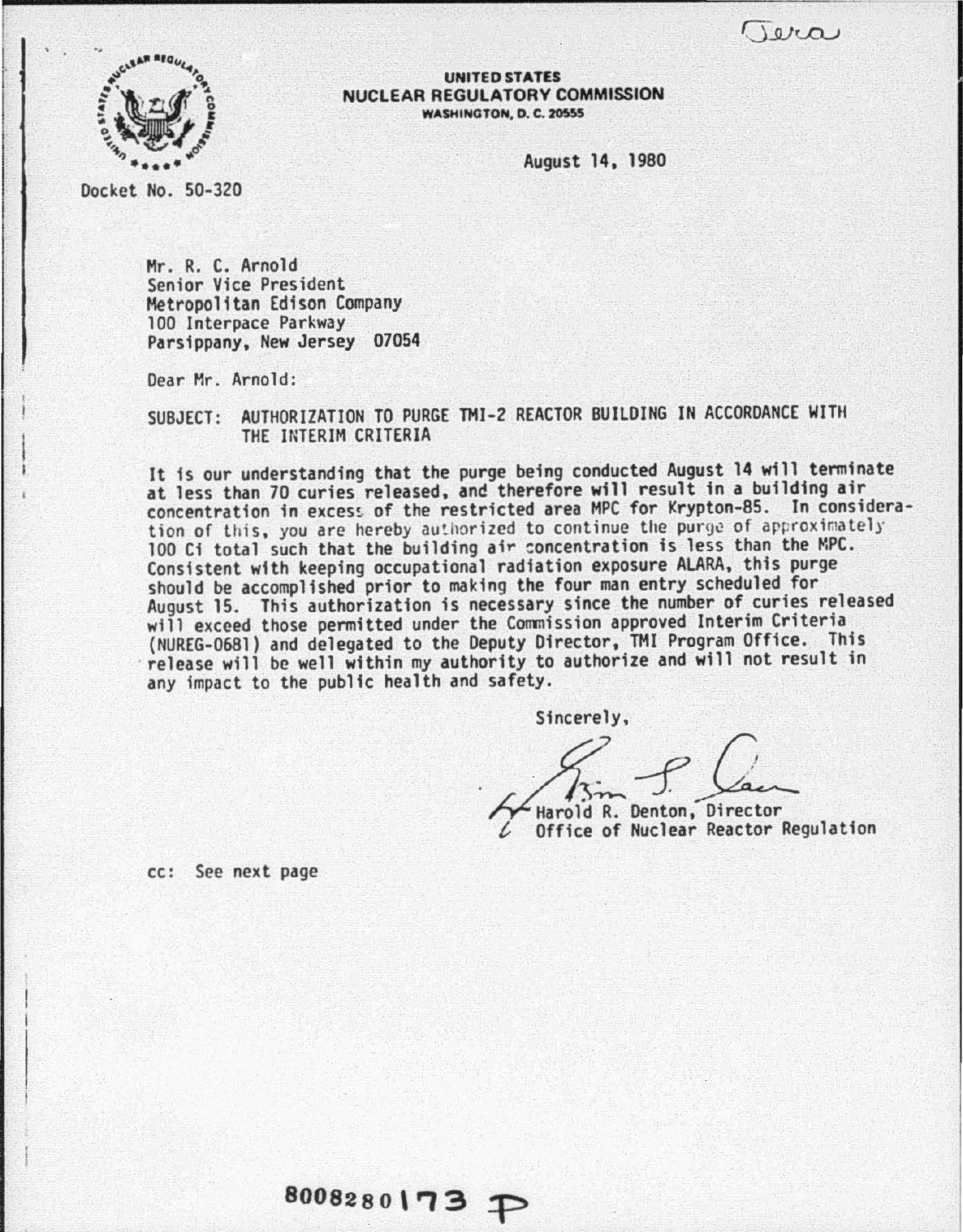## Metropolitan Edison Co.

7

Hr. G. K. Hovey Director, Unit 2 Metropolitan Edison Company<br>P.O. Box 480 Middletown, Pennsylvania 17057

Hr. J. J. Barton Manager, Site Operations, Unit 2 Metropolitan Edison Company<br>P.O. Box 480 Htddletown, Pennsylvania 17057

Hr. R. w. Heward Manager, Radiological Control, Unit 2 Metropolitan Edison Company<br>P.O. Box 480 Middletown, Pennsylania 17057

Hr. B. Etam Manager, Plant Engineering, Unit 2 Metropolitan Edison Company<br>P.O. Box 480 Middletown, Pennsylvania 17057

Mr. R. F. Wilson 01rector, Technical Functions Metropolitan Edison Company P.O. Box 480 Middletown, Pennsylvania 17057

Mr. L. W. Harding<br>Supervisor of Licensing Metropolitan Edison Company<br>P.O. Box 480 Middletown, Pennsylvania 17057

Hr. E. G. Wallace GPU Service Corporation<br>100 Internace Parkway<br>Parsippany, New Jersey 07054

Hr. I. R. Finfrock, Jr. Jersey Central Power & Light Company<br>Madison Avenue at Punch Bowl Road Morristown, New Jersey 07950

Mr. R. w. Conrad Pennsylvania Electric Company 1007 Broad Street Johnstown, Pennaylvanta 15907

J. B. Lieberman, Esquire<br>Berlock, Israel, Lieberman<br>26 Broadway New York, New York 10004

George F. Trowbridge, Esquire Shaw, Pittman, Potts & Trowbridge 1800 M Street, N.W. Washington, D. C. 20036

Ms. Mary V. Southard, Chairperson<br>Citizens for a Safe Environment P.O. Box 405 Harrisburg. Pennsylvania 17108

Or. Walter H. Jordan 881 w. Outer Drive Oak Ridge, TN 37830

Dr. Linda w. little 5000 Hermitage Drive Raleigh, NC 27612

Karin w. Carter, Esquire 505 Executive House P.O. Box 2357 Harrisburg, Pennsylvania 17120

The Honorable Mark Cohen<br>512 E-3 Main Capital Building Harrisburg, Pennsylvania 17120

Ellyn Weiss, Esquire<br>Sheldon, Harmon & Weiss 1725 I Street, N.W., Suite 506 Washington, D. C, 20006

Mr. Steven c. Sholly 304 s. Market Street Mechanicsburg, Pennsylvania 17055

Hr. Thomas Gerusky Bureau of Radiation Protect ion P.O. Box 2063 Harrisburg, Pennsylvania 17120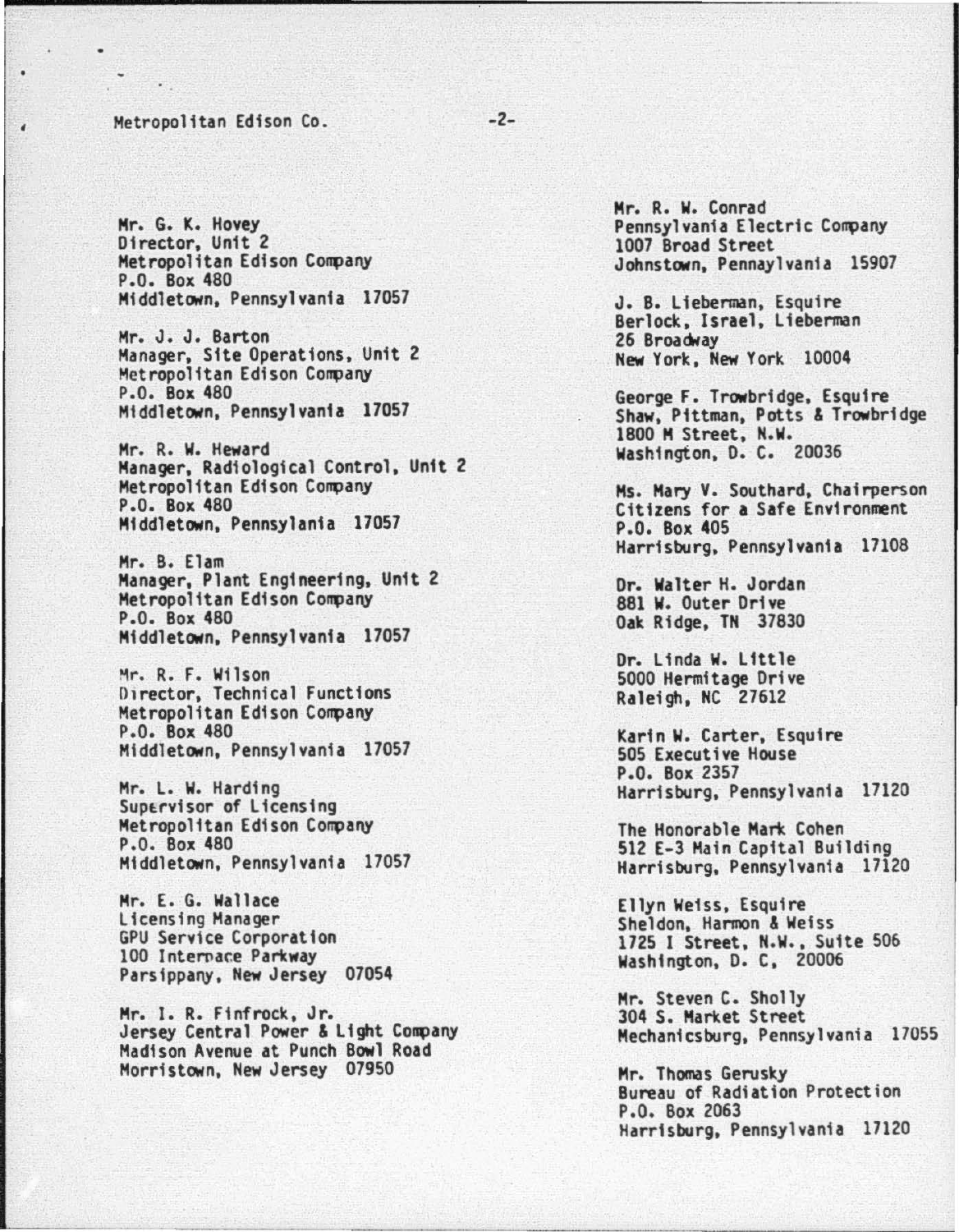## Metropolitan Edison Co.

Hr. Harvin I. lewis 6504 Bradford Terrace Philadelphia, Pennsylvania 19149 -3-

Ms. Jane Lee R.O. 3, Box 3521 Etters, Pennsylvania 17319

Walter w. Cohen, Consumer Advocate Department of Justice Strawberry Square, 14th Floor Harrisburg, Pennsylvania 17127

Robert L. Knupp, Esquire Assistant Solicitor Knupp and Andrews P.O. Box P 407 N. Front Street Harrisburg, Pennsylvania 17108

John E. Minnich, Chairperson<br>Dauphin Co. Board of Commissioners Dauphin County Courthouse Front and Market Streets Harrisburg, Pennsylvania 17101

Robert Q. Pollard Chesapeak Energy Alliance 609 Montpelier Street Baltimore, Maryland 21218

Chauncey Kepford Judith H. Johnsrud Environmental Coalition on Nuclear Power 433 Orlando Avenue State College, Pennsylvania 16801

Ms. Frieda Berryhill, Chairperson<br>Coalition for Nuclear Power Plant Postponement 2610 Grendon Drive Wilmington, Delaware 19808

Holly s. Keck Anti-Nuclear Group Representing York 245 w. Philadelphia Street York, Pennsylvania 17404

John Levin, Esquire<br>Pennsylvania Public Utilities Commission P.O. Box 3265 Harrisburg, Pennsylvania 17120

Jordon D. Cunningham, Esquire<br>Fox, Farr and Cunningham<br>2320 N. Second Street Harrisburg, Pennsylvania 17110

Ms. Kathy McCaughin<br>Three Mile Island Alert, Inc. 23 South 21st Street Harrisburg, Pennsylvania 17104

Hs. Marjorie H. Aamodt R.O. IS Coatesville, Pennsylvania 1g320

Hs. Karen Sheldon Sheldon, Harmon, Reisman & Weiss 1725 I Street, N.W., Suite 506 Washington, D. c. 20006

Earl B. Hoffman Dauphin County Commissioner Dauphin County Courthouse Front and Market Street Harrisburg, Pennsylvania 17101

Government Publications Section State Library of Pennsylvania<br>Box 1601 Education Building Harrisburg, Pennsylvania 17127

Or. Edward 0. Swartz Londonderry Township<br>RFD #1 Geyers Church Road Middletown, Pennsylvania 17057

u.s. Environmental Protection Agency Region Ill Office ATTN: EIS.COOROINATOR Curtis Building (Sixth Floor) 6th and Walnut Streets Philadelphia, Pennsylvania 19106